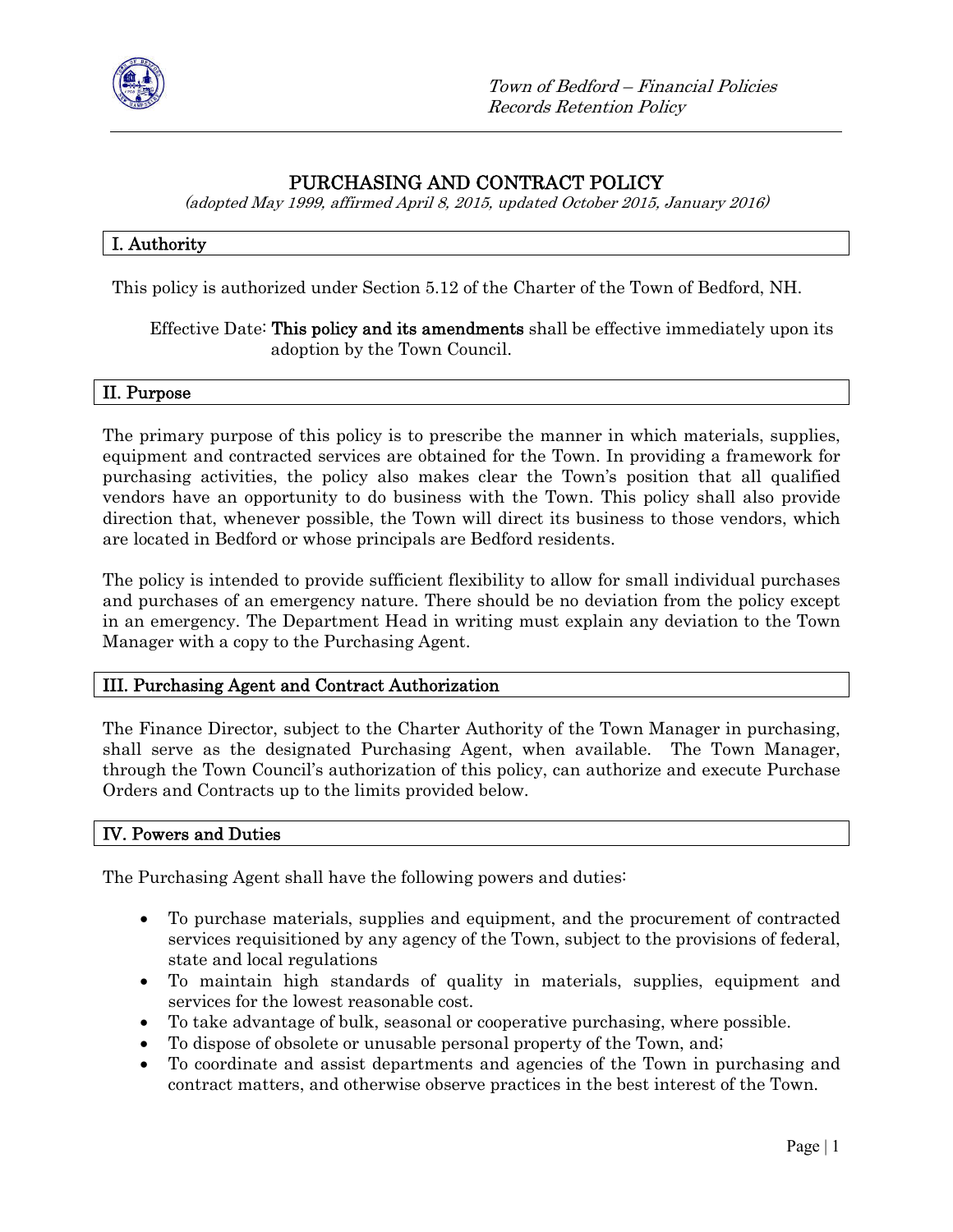

# V. Purchasing Procedure

In order to achieve the goals of the purchasing policy, the following set of procedures is established. The guidelines recognize the need for convenience and flexibility in making routine and small individual purchases. This is balanced with the principles of effective budget management at the department and agency level, and the interests of the Town in making purchases with consistently high standards of quality at reasonable prices.

The following items shall be exempt from the purchasing procedures contained in this policy:

- Utility Bills
- Fuel Purchases (vendors will be contacted to ensure purchases are made at lowest price possible)
- Expense reimbursements
- Office equipment maintenance and repairs
- Vehicle and equipment maintenance and repairs (except major repairs exceeding \$2,500 which shall require a purchase order)
- Equipment lease payments under an approved original lease agreement
- Identical recurring purchases such as uniform rental, cleaning services, etc. (except that the original contract must be authorized prior to any payments)
- Service or maintenance contracts payments (except that the contract or agreement must be authorized prior to any payments)
- Town attorney, appointed by the Town Council

All contracts that were budgeted up to \$100,000 and any contract not budgeted up to \$25,000 shall be signed by the Town Manager. Any contract that exceeds these amounts require Town Council authorization. In no case will any purchase be split to avoid the limits of this policy. In the case where a contract is present, no purchase order shall be issued without the signed contract.

#### VI. Purchase Order

Purchase orders must be requested, and approved by the Purchasing Agent prior to the placement of an order.

1. Purchase orders shall be required for individual purchases of more than \$2,500, The distribution of copies of the approved completed purchase order is as follows:

- A) Original copy to vendor, where necessary
- B) One copy for requesting department files, and
- C) One copy for Finance Department files
- 2. The following information must be included on the purchase order:

A) Date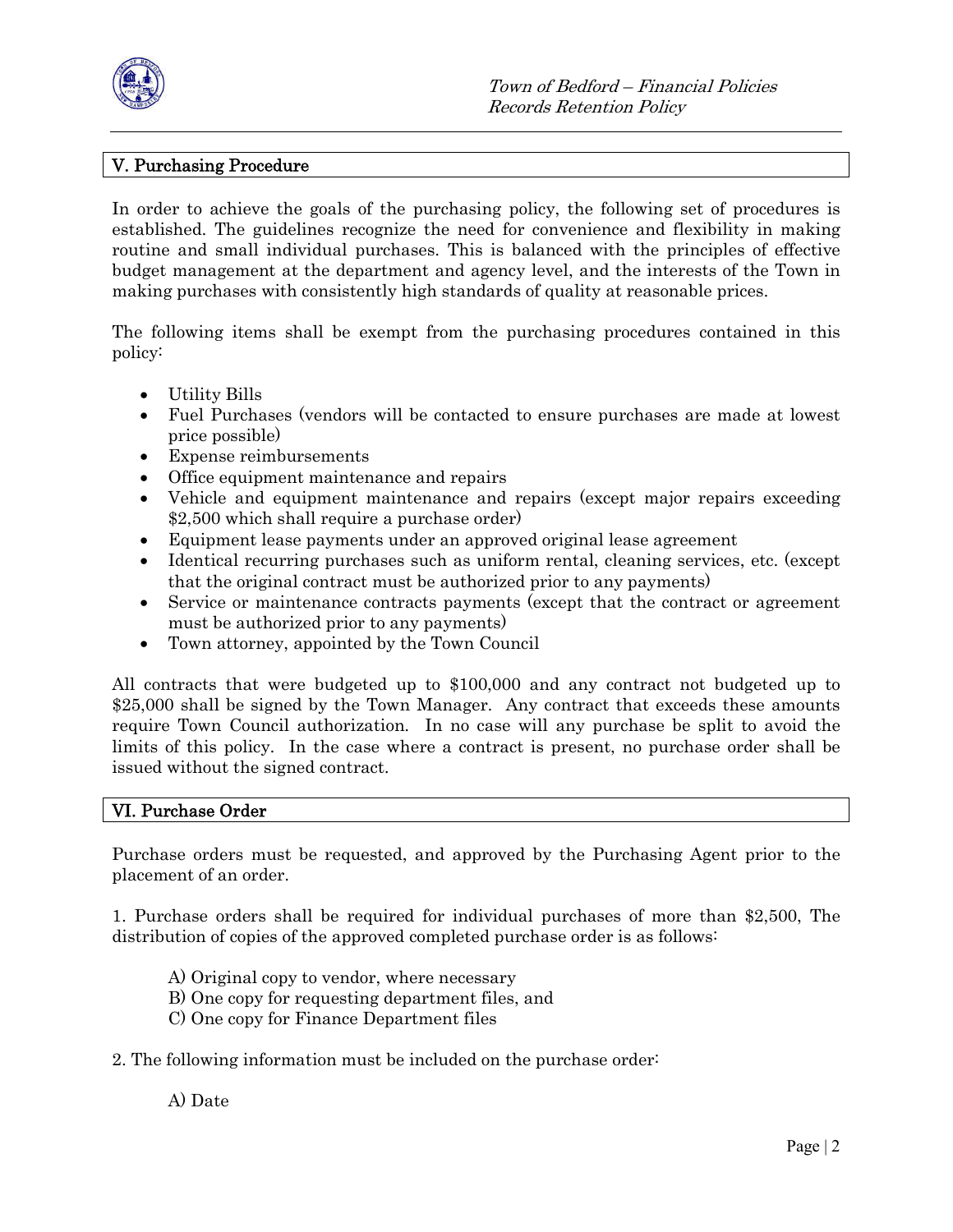

- B) Vendor's name and address
- C) Quantity and description of item(s); and
- D) Department and account to be charged

The Purchasing Agent may request further information about the purchase.

3. Approved purchase orders shall either be returned to the department or agency placing the order, or mailed directly to the vendor, as appropriate. Direct mail purchase orders must be accompanied by vendor forms where necessary.

4. Purchase orders that are not approved by the Purchasing Agent shall be returned to the department or agency placing the order accompanied by a memorandum explaining why the purchase order was not approved.

5. Purchase orders over \$4,999 shall require the signature of the Town Manager.

6. Purchase orders under \$100,000 that were budgeted and does not require budgetary transfers shall require the approval of the Town Manager.

7. Purchases over \$25,000 that were not budgeted and require budgetary transfers, and all purchases over \$100,000 or more shall require a vote of the Council.

#### VII. Competitive Purchasing

In order to represent the interests of the Town, some purchases should be made competitively, but without the more time-intensive formal bid process. The purpose of competitive purchasing is to assure the highest quality goods or services at the lowest cost. As outlined below, competitive purchasing is required only for purchases over \$2500, but may be used for any purchases as a means of gaining the best value.

1. Verbal Quotations.

Verbal quotations from at least three (3) qualified vendors are required for individual purchases from \$1,500 -\$4,999. The amount, source, date, and subject of verbal quotation must be noted as proof for this level of competitive purchasing. In the event that a qualified vendor from Bedford is not selected, a brief explanation of why the local vendor was not chosen shall be provided.

2. Written Quotations.

Written quotations from at least three (3) qualified vendors are required for individual purchases of \$5,000 - \$9,999. Copies of written quotations must be submitted with the purchase order requisition as proof for this level of competitive purchasing. In the event that a qualified vendor from Bedford is not selected, a brief explanation of why the local vendor was not chosen shall be provided.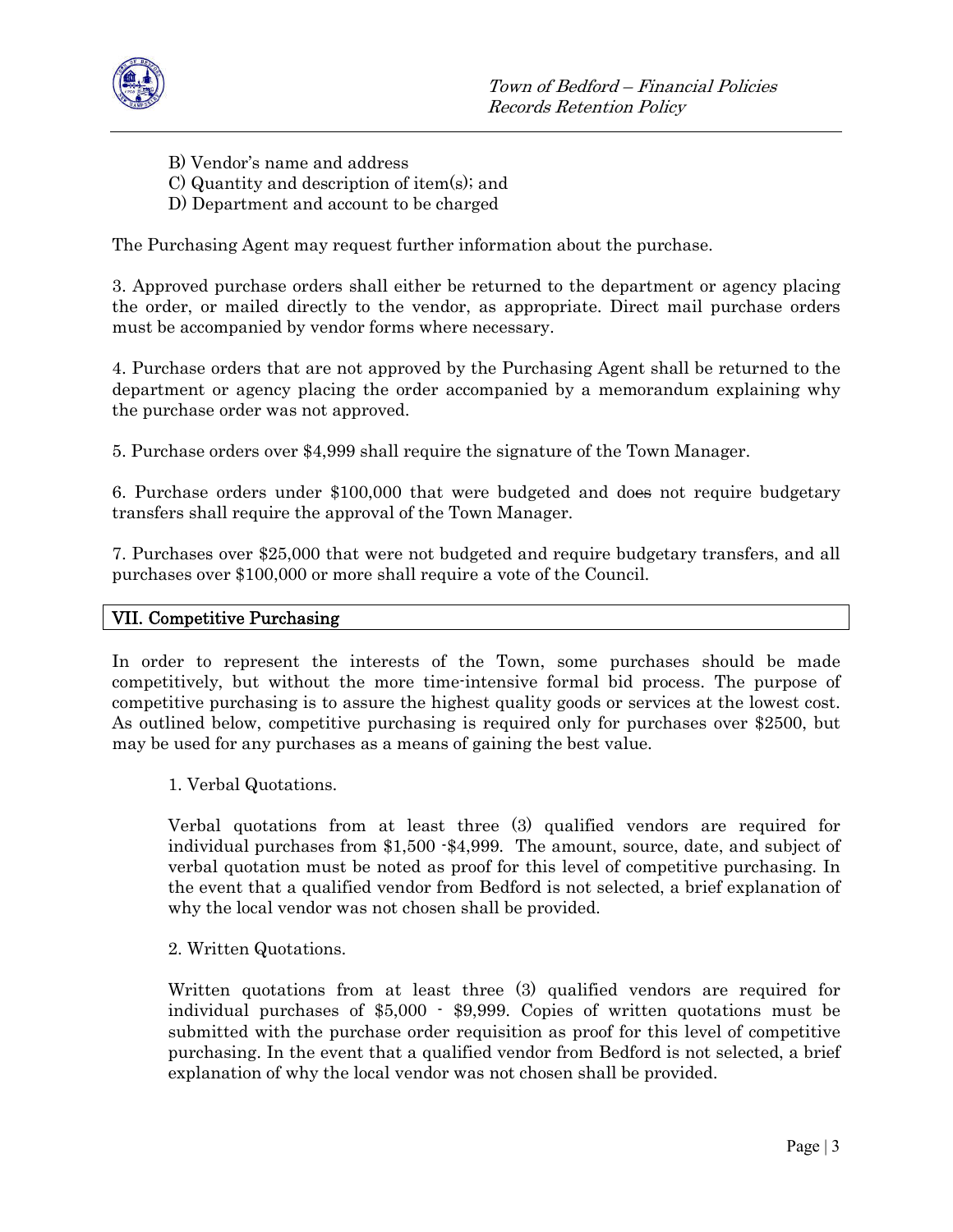

# 3. Request for Proposal (RFP)

Any purchase in excess of \$9,999 requires an advertised competitive process. Professional services may be exempt at the Town Manager's discretion.

# 4. Exceptions.

RFP's or Quotations may not be required if the department or agency placing the order can demonstrate good reason or that competitive purchasing requirements have already been satisfied through other means (i.e. state contract, federal contract) or is sole source. The department requesting an exception on a particular purchase must file a request with the Purchasing Agent, with a copy to the Town Manager stating the reasons for the exception. The request for an exception must be approved by the Town Manager prior to making the purchase.

# VIII. Emergency Purchasing

Under certain circumstances such as, but not limited to, a declared emergency the interests of the Town are best served by quick action. To that end, observance of these purchasing policies may be temporarily suspended as a means of satisfying an immediate need.

In the event of an emergency, the Department Heads shall have the authority to make such immediate purchases as deemed necessary, provided that all reasonable efforts to contact the Purchasing Agent or Town Manager have failed. Once the emergency had been resolved, the Department Head shall submit a detailed report of all emergency expenditures, the circumstances, and justification for all purchases to the Town Manager. The Town Manager shall provide a detailed report to Town Council for emergencies whose expenditures are \$100,000 or more.

# IX. Advertised Competitive Selection

For some equipment, materials or supplies purchases, or contracting for professional or other services, advertised competitive selection of the vendor provides a greater level of choice and a better overall value for the Town. While situations and the approach demanded will vary, the following is included as recommended outline for this process:

1. Following the development of specifications or the scope of work, as appropriate, the timetable for the competitive selection process is set up by the Department Head and Purchasing Agent. The Purchasing Agent will review bid documents prior to advertisement.

- 2. A notice is placed in the legal classified section of a newspaper of general circulation or other relevant public forum and posted in at least two (2) public places with the following information:
	- A) Brief description of the item or service desired;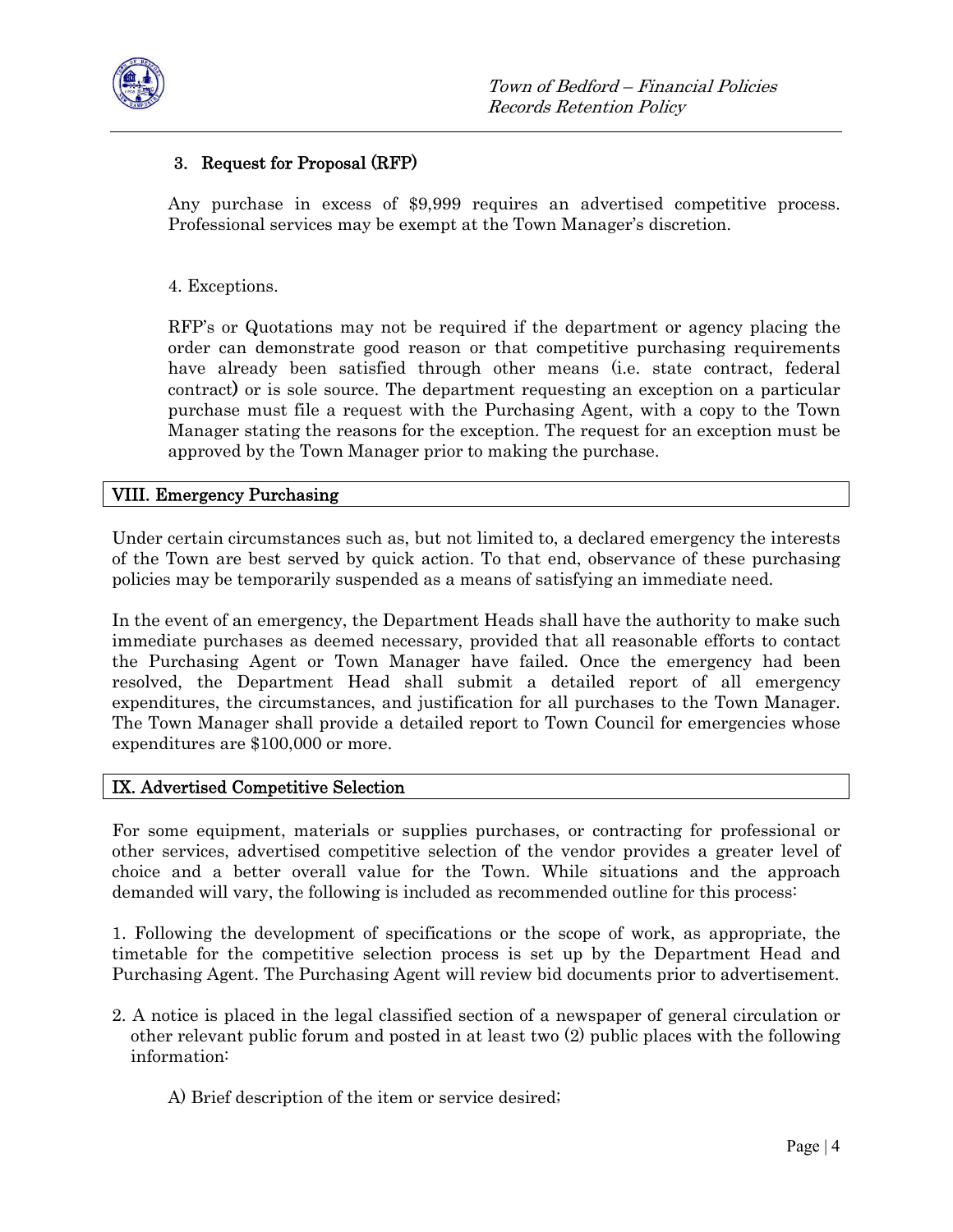

B) Identify a contact for questions or copies of specifications, scope of work, request for proposal (RFP) or request for qualifications (RFQ);

C) The mailing address for response to the notice (Town of Bedford, Finance Office, 24 North Amherst Road, Bedford, NH 03110);

D) Other applicable information about the form in which submissions should be made (i.e. how packages are to be labeled, specific items to be included);

E) The deadline for receipt of responses to the notice;

F) Information about the opening of responses (i.e. date, time, place);

G) Statement reserving the exclusive right to accept or reject any or all responses to the notice, and;

H) Statement instructing Bedford vendors to identify themselves as such if they wish this factor to be considered in the award process.

- 3. Notices should appear in a newspaper of general circulation or other relevant public forum at least two (2) times, and be posted in at least two (2) public places, not less than seven (7) days prior to the last date for receipt of responses. Notices of RFP or RFQ for professional services or other significant items or projects should be advertised at least fourteen (14) days, but usually not more than thirty (30) days prior to the last date for receipt of responses. In all cases, notice to potential vendors should be made early enough to provide reasonable opportunity to participate and prepare responsible proposals.
- 4. This method of purchasing is generally required for purchases or contracts with a value of at least \$10,000, unless competitive purchasing requirements have already been satisfied (i.e. through purchase on state contract, federal contract, or if there is a lack of qualified bidders). Advertised competitive selection may be required on purchases or contracts of less than \$10,000.
- 5. Following the receipt of bids or proposals, a bid list containing the names and addresses of those submitting bids or proposals, and any prices or other pertinent information shall be sent to all bidders. In some cases, the bid list may also be sent with a letter notifying bidders of the award. The Purchasing Agent will review the bid summaries prior to the award of the bid.
- 6. The Purchasing Agent may waive the advertised competitive selection requirements after consultation with the Town Manager.
- 7. Advertised competitive selection requirements for individual purchases of \$100,000 or more may be waived by a vote of five (5) members of the Town Council.

# X. Property Disposition

Personal property such as automobiles, office equipment and other items purchased by the Town are periodically removed from service and disposed of in light of obsolescence or unusable condition. Items should be made available to other Town departments prior to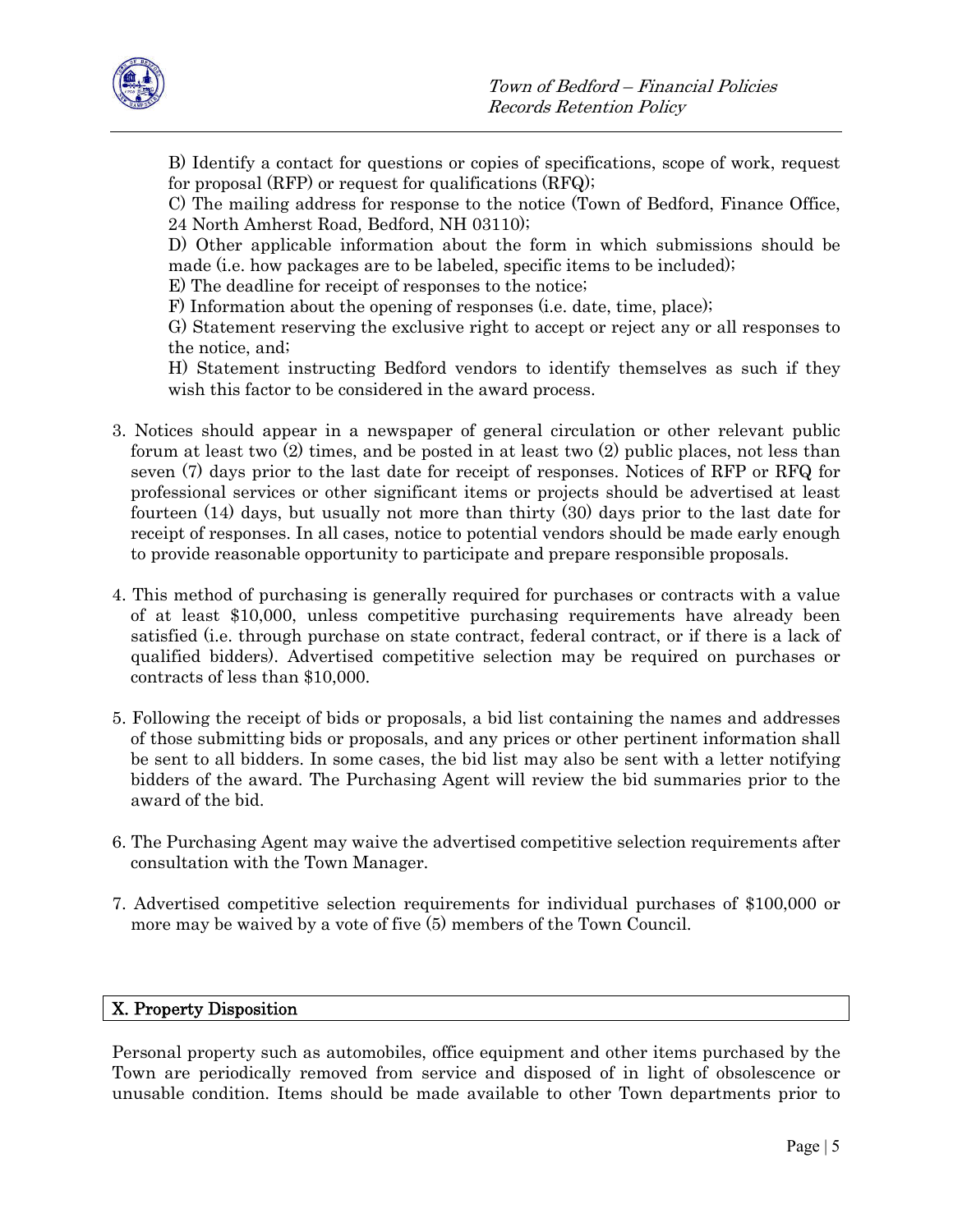

disposition, in order to assure maximum use of the item for public benefit. Many of these items retain significant value and need to be disposed of to recover their value in a timely and equitable fashion once their usefulness to the Town has ended. If property is to be disposed of, the Town Manager must give prior approval to the disposal. The method of disposal will be determined by the Purchasing Agent and may include sealed bid, auction, trade in, or any other method deemed appropriate.

Sealed Bid: Notice should be placed in a newspaper or other relevant public forum of general circulation with the following information:

A) A brief description of the item to be sold;

B) Information for bidders with questions;

C) The deadline for submission of sealed bids;

D) Information regarding the opening of bids received; and

E) A statement reserving the right to accept or reject any and all bids.

Auction: In situations where a large number of items are to be disposed, an auction may be held in which prospective bidders view and make bids at a specified time and place. Notice of auction shall be posted in at least two (2) public places and advertised in a newspaper not less than seven (7) days prior to the date of the auction, which notice shall include:

A) The time and place at which the auction will be held;

B) A brief description of the items offered at auction; and

C) Payment requirements.

Payment: The Town of Bedford will accept payment for items awarded by sealed bid or auction in the following forms:

A) Cash; B) Certified Treasurer's or Cashier's check; or C) Money Order

Payment made by personal check may be accepted. However, a minimum ten (10) day waiting period is recommended before the bidder takes possession of any item to allow checks to clear.

# XI. Award

The award of a contract or purchase, or sale of Town property, follows the competitive selection process. Consistent with the other provisions of these guidelines, the criteria for the award are flexible enough to allow consideration of all factors involved, yet still provide a clear sense of public policy intent.

Purchasing. After bids or proposals have been received through the competitive selection process, the bids or proposals must be reviewed for completeness. The bids